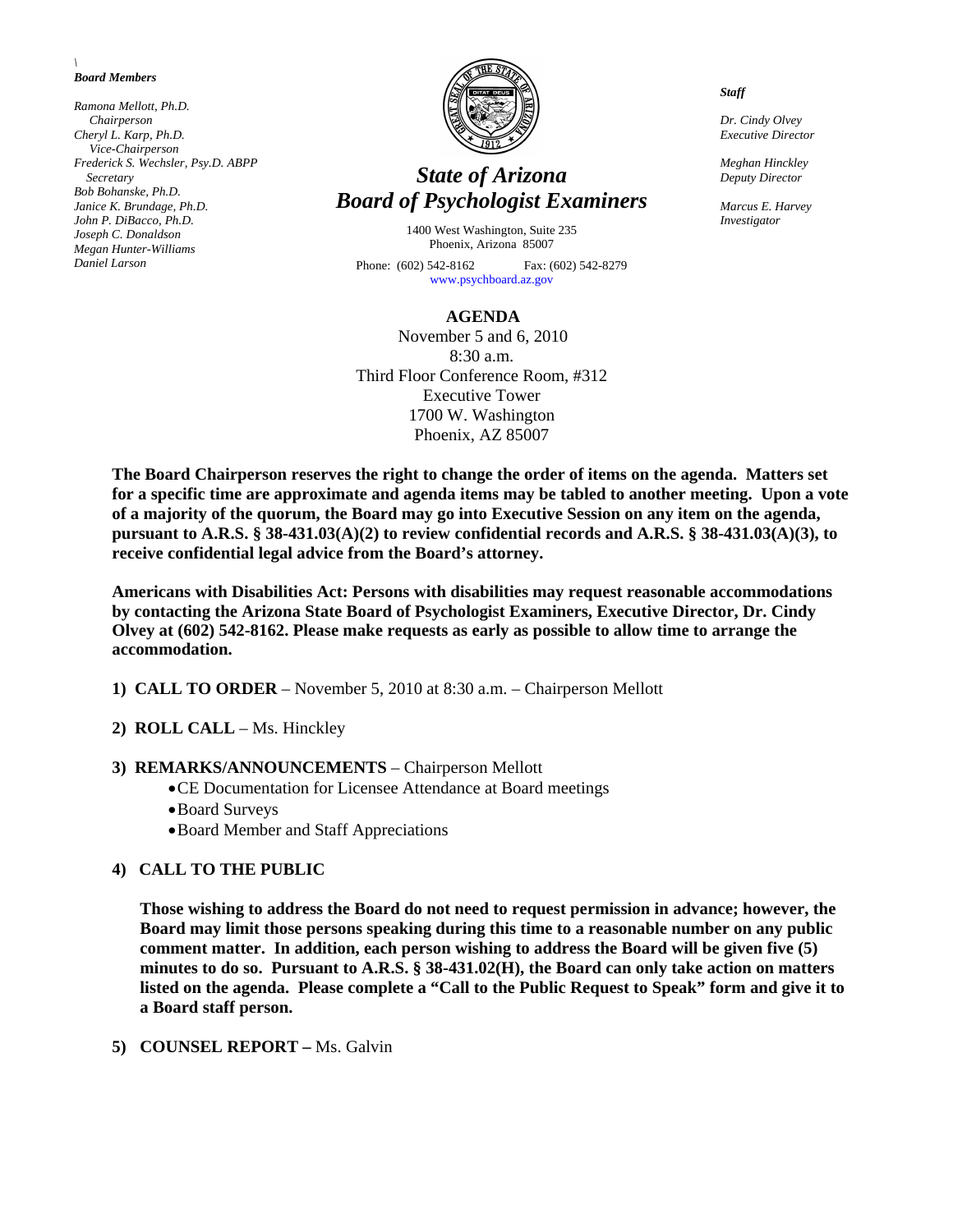# **6) CONSENT AGENDA - DISCUSSION, CONSIDERATION, AND POSSIBLE ACTION**

Any item under consent may be removed for independent discussion and action by a Board member.

#### **(a) APPROVAL OF MINUTES**

- o Executive Session Minutes February 5, 2010
- o Executive Session Minutes April 30, 2010
- o Executive Session Minutes July 1, 2010
- o Regular Session Minutes August 6, 2010
- o Executive Session Minutes August 6, 2010
- o Regular Session Minutes October 1, 2010

#### **(b) DISCUSSION/DECISION REGARDING PSYCHOLOGY APPLICATIONS REQUESTING APPROVAL OF EXAM & LICENSE**

 Rene C. Behinfar, Psy.D. Denise M. Glassmoyer, Psy.D. Eric Kebker, Ph.D. Linda Lee, Psy.D. Leonard Sarff, Ph.D. Courtney Schuneman-Patel, Psy.D. Tracie Umaki, Psy.D.

### **(c) DISCUSSION/DECISION REGARDING APPLICATIONS FOR LICENSURE OF BEHAVIOR ANALYSTS**

Michele Bishop, Ph.D., BCBA Janine Cawthorne, MSW, BCBA Daniel Davidson, Ph.D., BCBA Robert Davidson, M.S., BCBA Doreen Granpeesheh, Ph.D., BCBA Katharine Gutshall, M.A., BCBA Amy Kenzer, Ph.D., BCBA Paige Raetz, Ph.D., BCBA Jennifer Smith, M.S., BCBA

#### **(d) EXECUTIVE DIRECTOR'S REPORT**

- **(e) INVESTIGATIONS REPORT**
- **(f) LICENSING REPORT**
- **(g) REVIEW, DISCUSSION, DECISION REGARDING DR. AAMER KHAN'S REQUEST FOR EXTENSION TO TAKE EPPP**
- **(h) DISCUSSION, CONSIDERATION AND POSSIBLE ACTION REGARDING SUPERVISED PREINTERNSHIP EXPERIENCE VERIFICATION FORM**
- **(i) DISCUSSION, CONSIDERATION, AND POSSIBLE ACTION REGARDING SUBSTANTIVE POLICY STATEMENT ON LICENSING FEES FOR BEHAVIOR ANALYSTS –** Dr. Olvey and Ms. Galvin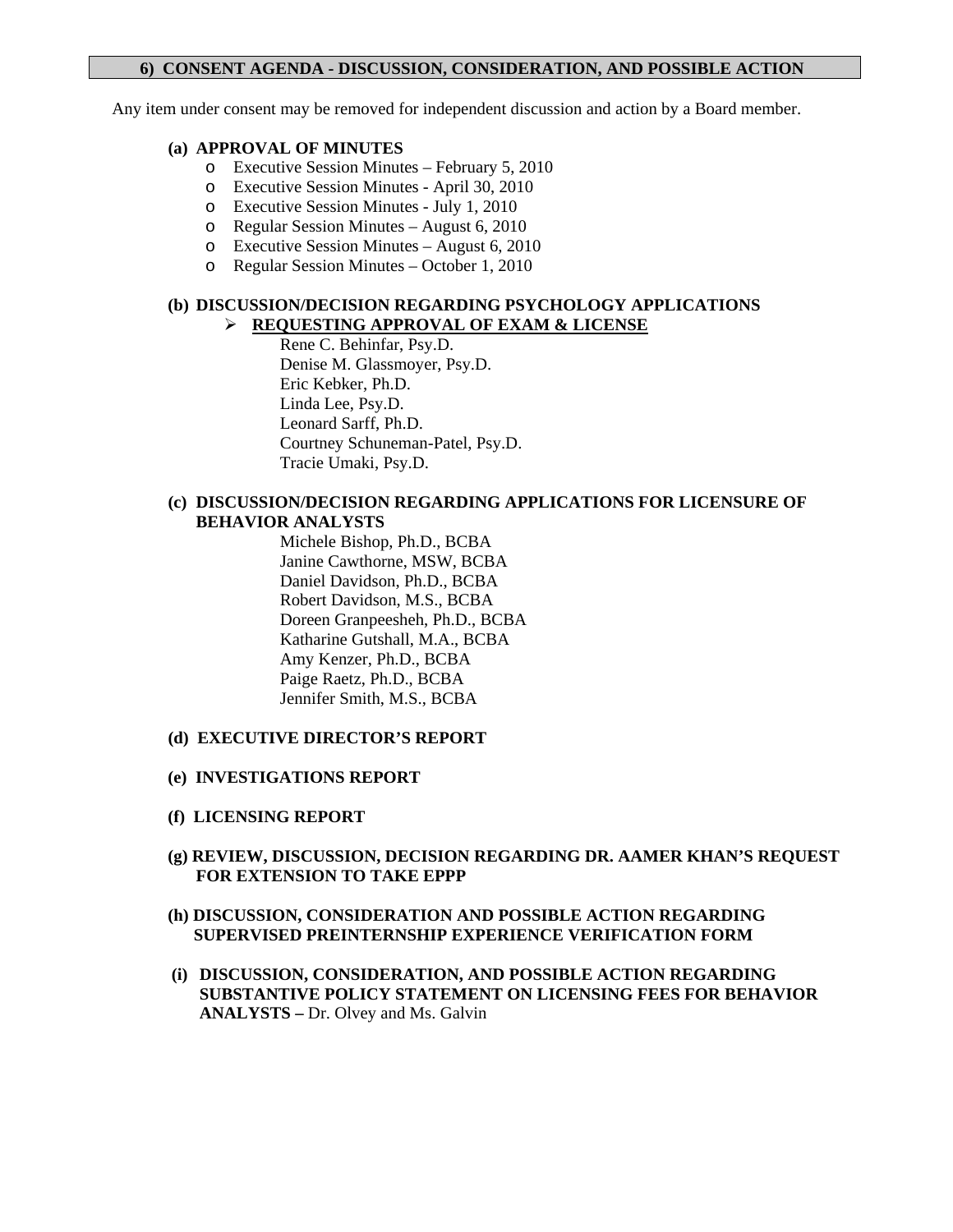**THE FOLLOWING AGENDA ITEMS ARE UNTIMED AND MAY BE DISCUSSED AND DECIDED UPON AT VARIOUS TIMES THROUGHOUT THE MEETING AT THE DISCRETION OF THE CHAIRPERSON** 

# **7) DISCUSSION, CONSIDERATION, AND POSSIBLE ACTION REGARDING DR. DELOS-SANTOS' CORRESPONDENCE WITHDRAWING HER APPEAL OF THE ORDER ON DENIAL OF APPLICATION FOR LICENSURE**

The Board may vote to go into Executive Session on any item on the agenda, pursuant to A.R.S. § 38- 431.03(A)(2), to review confidential records, and/or A.R.S. § 38-431.03(A)(3), to receive confidential legal advice from the Arizona Attorney General's Solicitor General Section.

- **8) DISCUSSION, CONSIDERATION AND POSSIBLE ACTION REGARDING AUDIT OF CONTINUING EDUCATION AND CONTINUING EDUCATION DEFICIENCIES OF LANA BIOCCA, Ph.D. –** Ms. Hinckley
- **9) DISCUSSION, CONSIDERATION, AND POSSIBLE ACTION REGARDING CORRESPONDENCE FROM DR. EDWARD LOVEJOY REQUESTING CLARIFICATION ON SUPERVISORS TAKING FULL LEGAL RESPONSIBILITY FOR THE WELFARE OF CLIENTS SEEN BY SUPERVISEES** – Dr. Olvey, Ms. Hinckley
- **10) DISCUSSION, CONSIDERATION, AND POSSIBLE ACTION REGARDING CORRESPONDENCE FROM DR. THOMAS FULKS REQUESTING THE BOARD CREATE A LIMITED LICENSE FOR POSTDOCTORAL RESIDENTS –** Ms. Hinckley
- **11) DISCUSSION, CONSIDERATION, AND POSSIBLE ACTION REGARDING NOMINATION AND ELECTION OF OFFICERS FOR CALENDAR YEAR 2011 - Dr. Mellott**
- **12) DISCUSSION, CONSIDERATION AND POSSIBLE ACTION REGARDING RENEWAL APPLICATIONS AND NOTICES FOR 2011 - 2013 RENEWAL CYCLE** 
	- **(a) Behavior Analysts**  Mr. Harvey
	- **(b) Psychologists**  Ms. Hinckley
- **13) DISCUSSION, CONSIDERATION, AND POSSIBLE ACTION REGARDING DRAFT PRE-INTERNSHIP LOG FOR APPLICATIONS –** Dr. Mellott
- **14) DISCUSSION, CONSIDERATION, AND POSSIBLE ACTION REGARDING BOARD MISSION STATEMENT – Dr. Olvey**
- **15) DISCUSSION, CONSIDERATION, AND POSSIBLE ACTION FOR 2011 LEGISLATIVE SESSION–**  Dr. Olvey

 **a) Discussion regarding possible changes to current statute b) Proposed revisions to renewal cycle for 2013**

- **16) DISCUSSION, CONSIDERATION AND POSSIBLE ACTION REGARDING INFORMED CONSENT RECORDS** – Dr. Wechsler
- **17) DISCUSSION, CONSIDERATION AND POSSIBLE ACTION REGARDING GUIDELINES FOR BOARD COMPLAINT RESOLUTION –** Dr. DiBacco, Ms. Galvin
- **18) DISCUSSION, CONSIDERATION, AND POSSIBLE ACTION REGARDING THE ASSOCIATION OF STATE AND PROVINCIAL PSYCHOLOGY BOARDS ANNUAL MEETING UPDATE** – Dr. Mellott